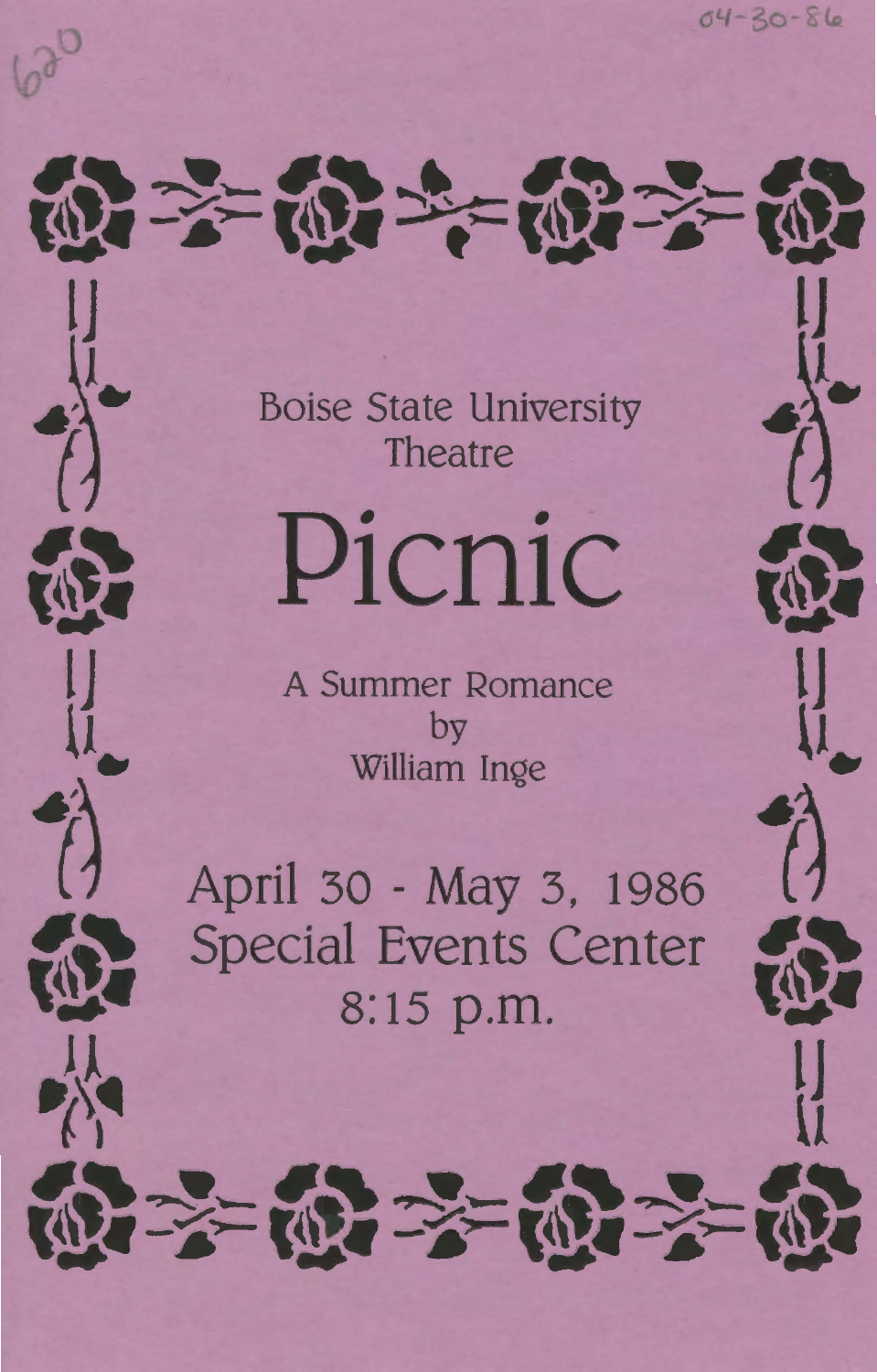## BOISE STATE UNIVERSITY DEPARTMENT OF THEATRE ARTS

presents

# P I C N I C by William Inge

## CAST

## (in order of appearance)

| HELEN POTTS Maria Lewis              |
|--------------------------------------|
| HAL CARTER Kevin Troutt              |
| MILLIE OWENS Norma Larson            |
| BOMBER Fred Bartel                   |
| MADGE OWENS Valerie Stephan          |
| FLO OWENS Kimberly Lynch             |
| ROSEMARY SYDNEY Kathy Freeman        |
| ALAN SEYMORE Alec Call               |
| IRMA KRONKITE Pauline Baumgart       |
| CHRISTINE SCHOENWALDER Diana Gilbert |
| HOWARD BEVANS Mark Keenan            |
|                                      |

#### **SCENE**

The action of the play takes olace in 1953 in a small Kansas town in the yard shared by Flo Owens and Helen Potts.

## ACT I

Labor Day, early morning.

## ACT II

Same day, just before sunset.

#### ACT III

Scene 1: Early next morning, before daylight. Scene 2: Later the same morning, after sunrise.

There will be two 10 minute intermissions...

Produced by special arrangement with Dramatists Play Service Inc.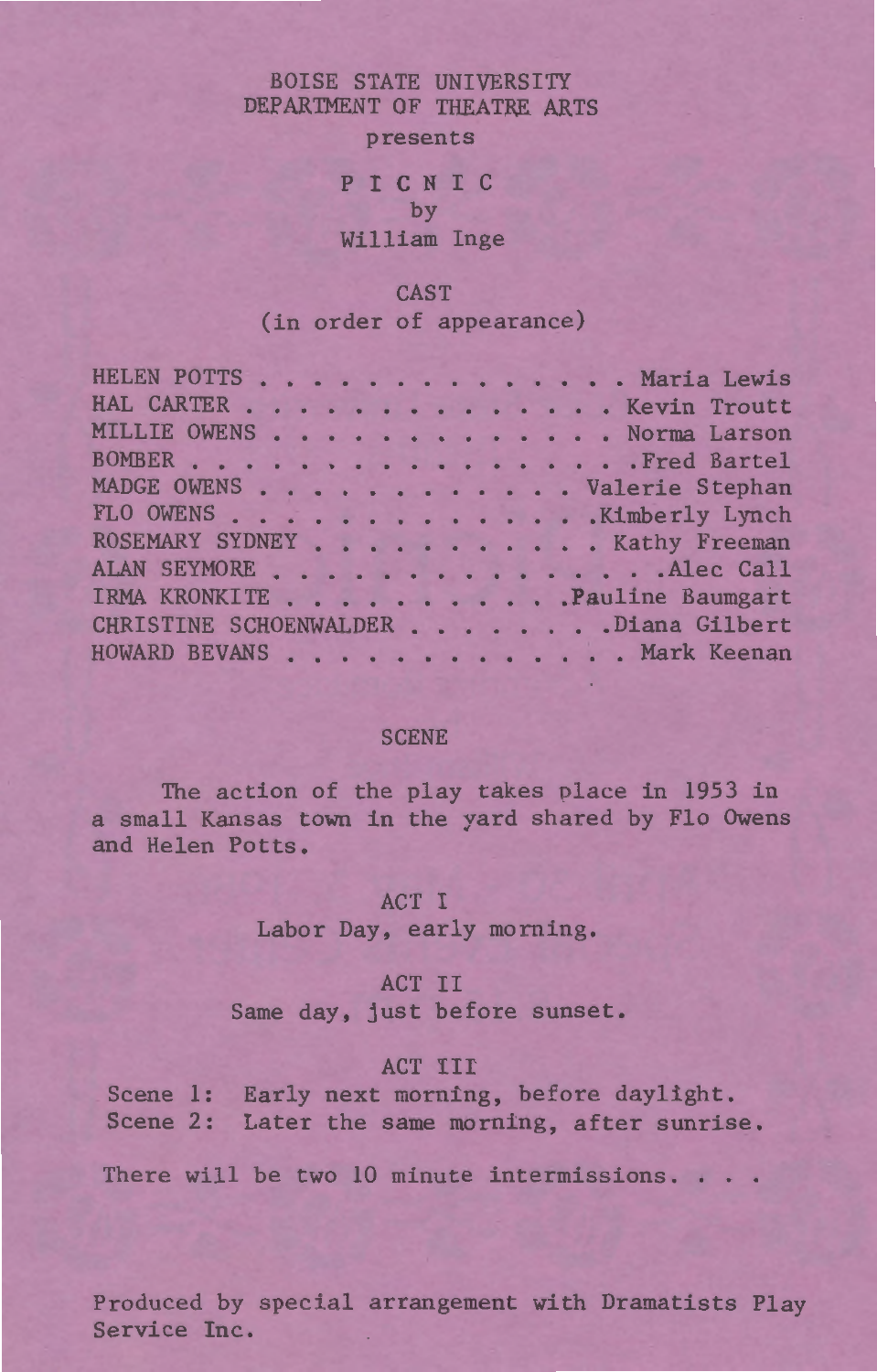#### PRODUCTION STAFF

| Director William E. Shankweiler              |
|----------------------------------------------|
| Rehearsal Assistant Diana Gilbert            |
| Stage Manager Kelli Powell Fischer           |
| Scene Designer Phil Atlakson                 |
| Light Designer Stephen R. Buss               |
| Sound Designer John Hadley                   |
| Costume DesignerSusan Petzak                 |
| Box Office Manager Margarita DeLeon-Guerrero |
| House Supervisor William E. Shankweiler      |
| House Manager Nancy Berger                   |
| Publicity Charles E. Lauterbach              |
| Publicity Assistant Holly Holsinger          |
|                                              |

## PRODUCTION CREW

## PROPERTIES

#### COSTUMES

## SOUND

John Hadley

Kirstin Allen

Susan Petzak Nancy Berger Heather Nisbett

SETTING LIGHTS

Michael S. Hartwell Lucille Tracadas Robert Parsley Kurt S. Strobel Jeff Dilorio Students of TA 118

Laura Jasper

Special thanks to: Marta Cheatle and Jane Henkel of Graeber & Co. Hair Design, Jerry Jensen, and Donna Putz.